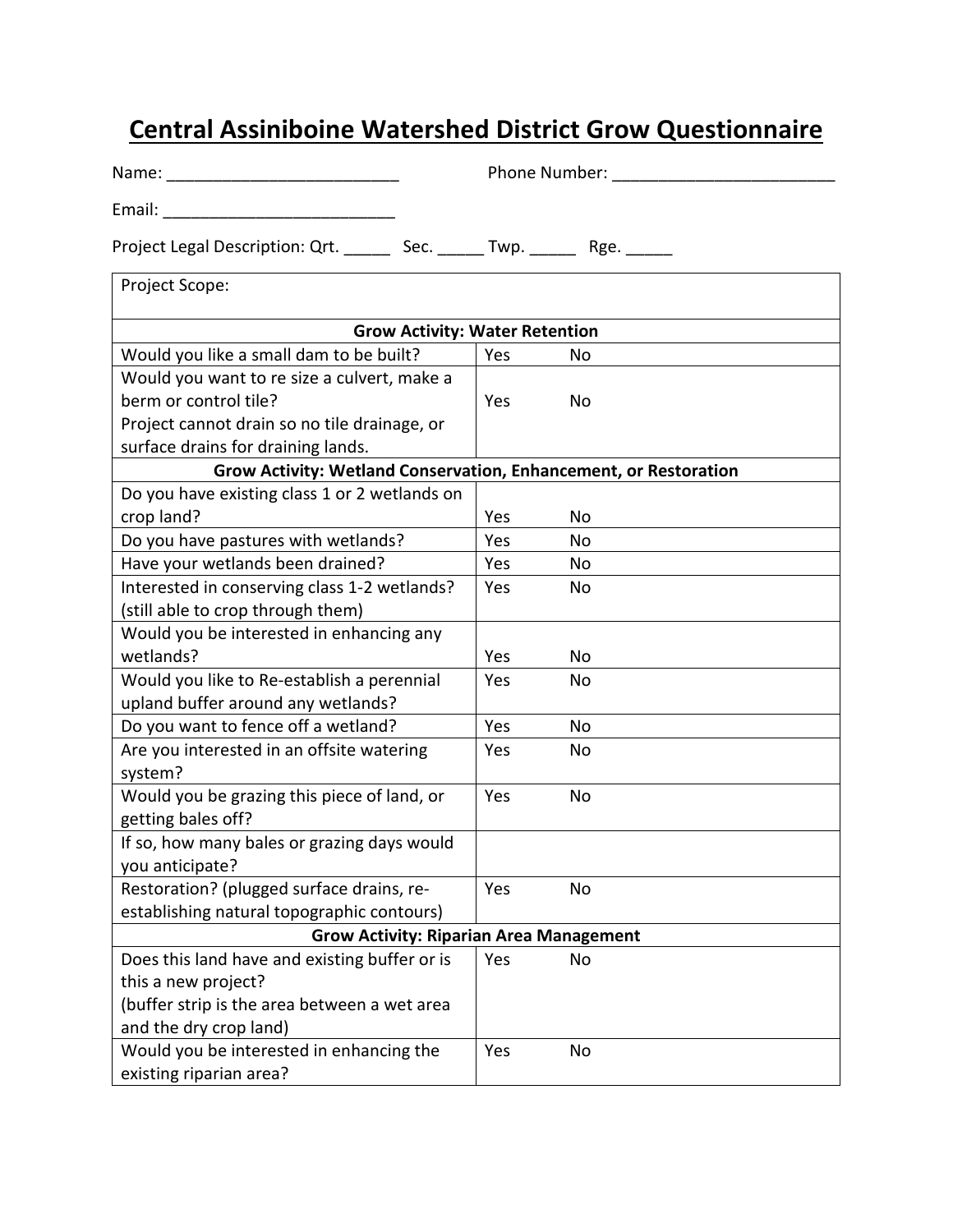| Interested in fencing for optimizing grazing                                    | Yes      | No        |  |  |
|---------------------------------------------------------------------------------|----------|-----------|--|--|
| impacts? Or Implementing "AMP Grazing".                                         | Yes      |           |  |  |
| Alternative watering systems?                                                   |          | No        |  |  |
| Do you want to improve stream crossings?                                        | Yes      | <b>No</b> |  |  |
| Would you be interested in stabilizing banks                                    | Yes      | No        |  |  |
| to prevent erosion?                                                             |          |           |  |  |
| Would you be interested in a restoration                                        | Yes      | No        |  |  |
| project?                                                                        |          |           |  |  |
| Would you like to plant trees or shrubs? Or                                     |          |           |  |  |
| complete other projects to improve riparian                                     | Yes      | No        |  |  |
| health and function?                                                            |          |           |  |  |
| Grow Activity: Buffer Establishment - shelterbelts, multi species buffer strips |          |           |  |  |
| Are you interested in creating/planting new                                     |          |           |  |  |
| buffer strips on private land? (Could include a                                 | Yes      | No        |  |  |
| period of maintenance e.g. weeding,                                             |          |           |  |  |
| mulching, watering)                                                             |          |           |  |  |
| Would you be interested in grassed                                              | Yes      | No        |  |  |
| waterways?                                                                      |          |           |  |  |
| Would you like salinity seed or perennial                                       | Salinity | Perennial |  |  |
| cover?                                                                          |          |           |  |  |
| Are you interested in enhancing existing                                        | Yes      | No        |  |  |
| buffers on private lands?                                                       |          |           |  |  |
| Would you like to expand existing buffers by                                    | Yes      | No        |  |  |
| adding new rows or inter planting to increase                                   |          |           |  |  |
| species diversity?                                                              |          |           |  |  |
| Would you like to restore degraded buffers?                                     | Yes      | No        |  |  |
| Are you wanting to re-establish buffer                                          | Yes      | No        |  |  |
| vegetation?                                                                     |          |           |  |  |
| Do you want to prune and or remove dead or                                      | Yes      | No        |  |  |
| diseased trees?                                                                 |          |           |  |  |
| Grow Activity: Upland area conservation, enhancement, or restoration            |          |           |  |  |
| Is it existing native prairie?                                                  | Yes      | No        |  |  |
| Interested in a woodlot management plan?                                        | Yes      | No        |  |  |
| Are there erosion issues?                                                       | Yes      | No        |  |  |
| Do you have Fencing?                                                            | Yes      | No        |  |  |
| If so, would you want to cross fence to make                                    | Yes      | No        |  |  |
| paddocks?                                                                       |          |           |  |  |
| Would you need a watering system to make                                        | Yes      | No        |  |  |
| the project work?                                                               |          |           |  |  |
| Do you graze the upland area?                                                   | Yes      | No        |  |  |
| How many days do you graze it for?                                              |          |           |  |  |
|                                                                                 |          |           |  |  |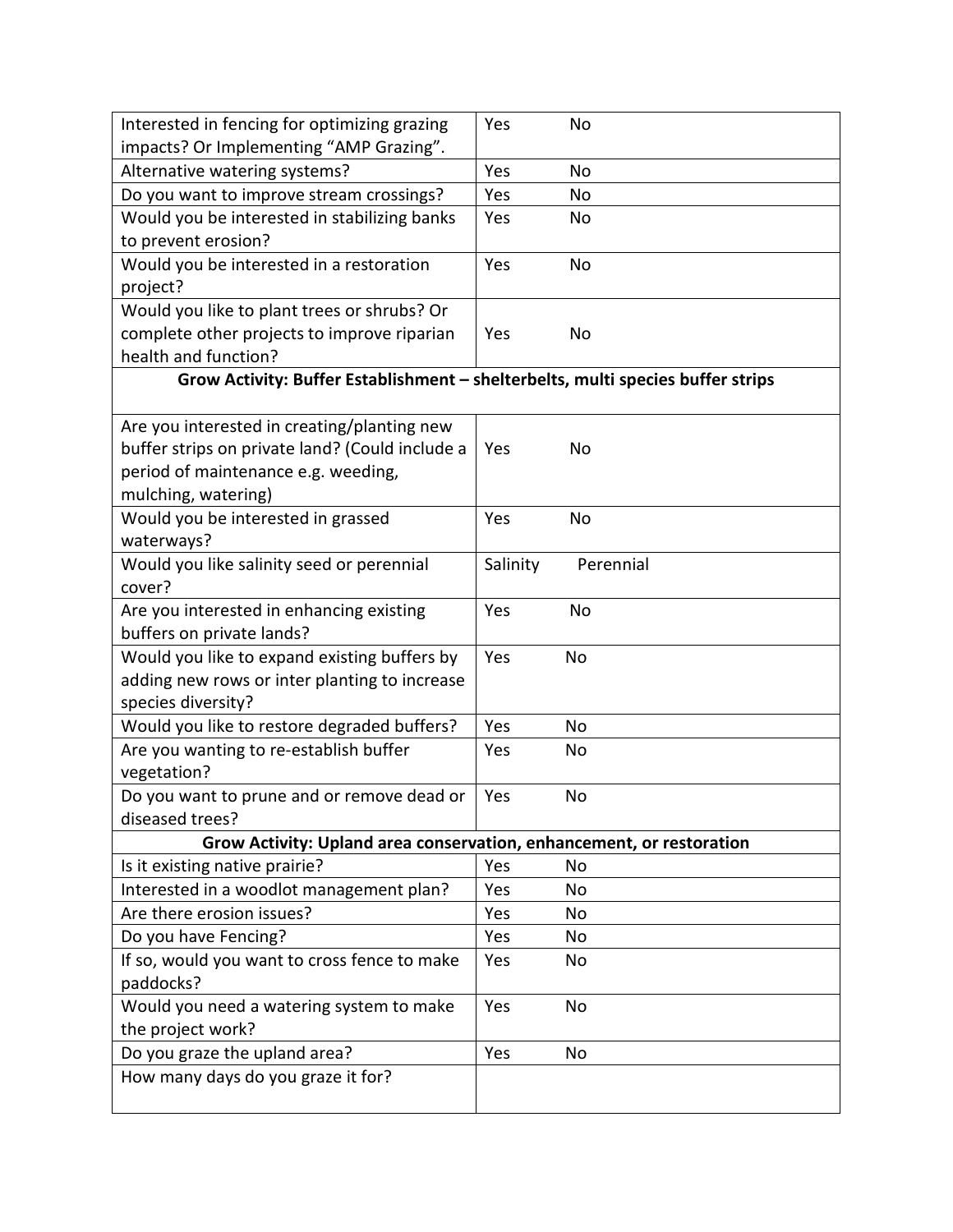| How many cow/calf pairs?                                                                             |     |    |
|------------------------------------------------------------------------------------------------------|-----|----|
| What is your Grazing plan?                                                                           |     |    |
| Are you interested in taking cropland out of<br>production and putting it to perennial<br>cover/hay? |     |    |
| If so would you cut/bale/hay the area?                                                               | Yes | No |
| Would you graze the area with livestock?                                                             | Yes | No |
| Is the upland area a treed area?                                                                     | Yes | No |
| What is the land rent in the area for similar<br>style land?                                         |     |    |

List The legal descriptions you are interested in signing up below and mark if you are the owner or if you rent the land.

\_\_\_\_\_\_\_\_\_\_\_\_\_\_\_\_\_\_\_\_\_\_\_\_\_\_\_\_\_\_\_\_\_\_\_\_\_\_\_\_\_\_\_\_\_\_\_\_\_\_\_\_\_\_\_\_\_\_\_\_\_\_\_\_\_\_\_